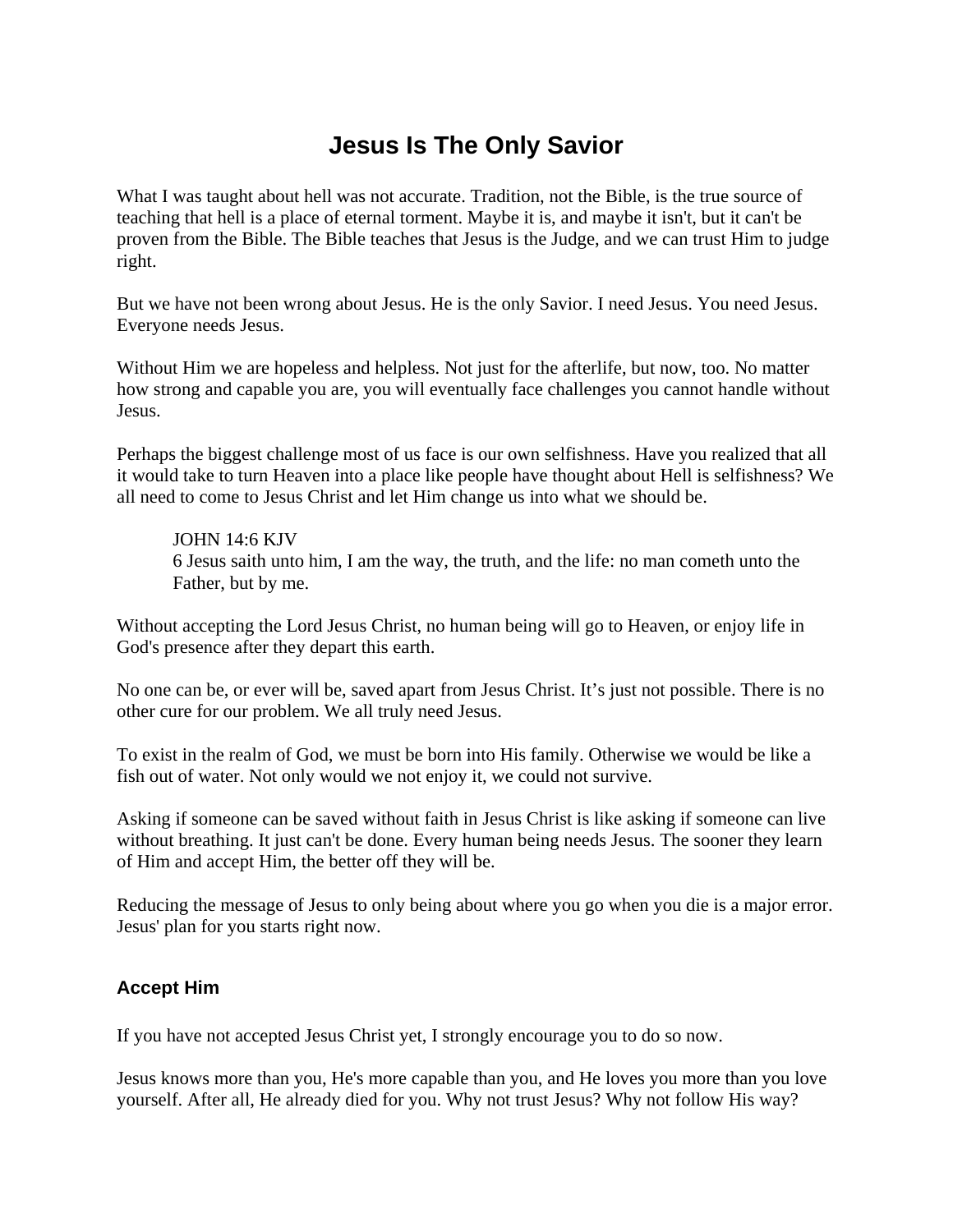Why not enjoy the wonderful privilege of having Jesus Christ as your Lord? Who else loves you enough to die for you?

God now invites you into His family to enjoy His divine love and forgiveness as His free gift. God's gift comes packaged in a Person -- the Lord Jesus Christ. When you receive Jesus into your life, you are accepting all that God has provided for you out of His great love.

Jesus gave Himself for us, so that whosoever would believe, trust, and rely on Him, would be delivered, saved, and set free.

#### JOHN 3:17 KJV

17 For God sent not his Son into the world to condemn the world; but that the world through him might be saved.

If you think you've been too bad for God to forgive and love, it's NOT TRUE! God loves you! God has already forgiven you and invites you now to accept His forgiveness and love.

# 2 CORINTHIANS 5:19-20 KJV

19 To wit, that God was in Christ, reconciling the world unto himself, not imputing their trespasses unto them; and hath committed unto us the word of reconciliation. 20 Now then we are ambassadors for Christ, as though God did beseech you by us: we pray you in Christ's stead, be ye reconciled to God.

There is no formula you must follow to receive Jesus and walk with Him. Jesus is a person, a divine person, but also a human person who understands you completely. Jesus is not asking you to just change religions, join some group, or perform some ritual. Instead He invites you into an intimate daily relationship with Him.

Jesus' desire and plan is to be involved in every detail of your life. He wants to help you and train you to succeed. The Bible describes this as fellowship -- sharing -- even comparing it to a marriage relationship.

1 CORINTHIANS 1:9 KJV 9 God is faithful, by whom ye were called unto the fellowship of his Son Jesus Christ our Lord.

Just turn to God with your whole heart and call out to Him now. He is listening.

ROMANS 10:13 KJV 13 For whosoever shall call upon the name of the Lord shall be saved.

## **Your Next Step**

Your next step is to become familiar with the New Covenant you now have with God. If you have never read the Bible before, start with John's Gospel to get better acquainted with Jesus.